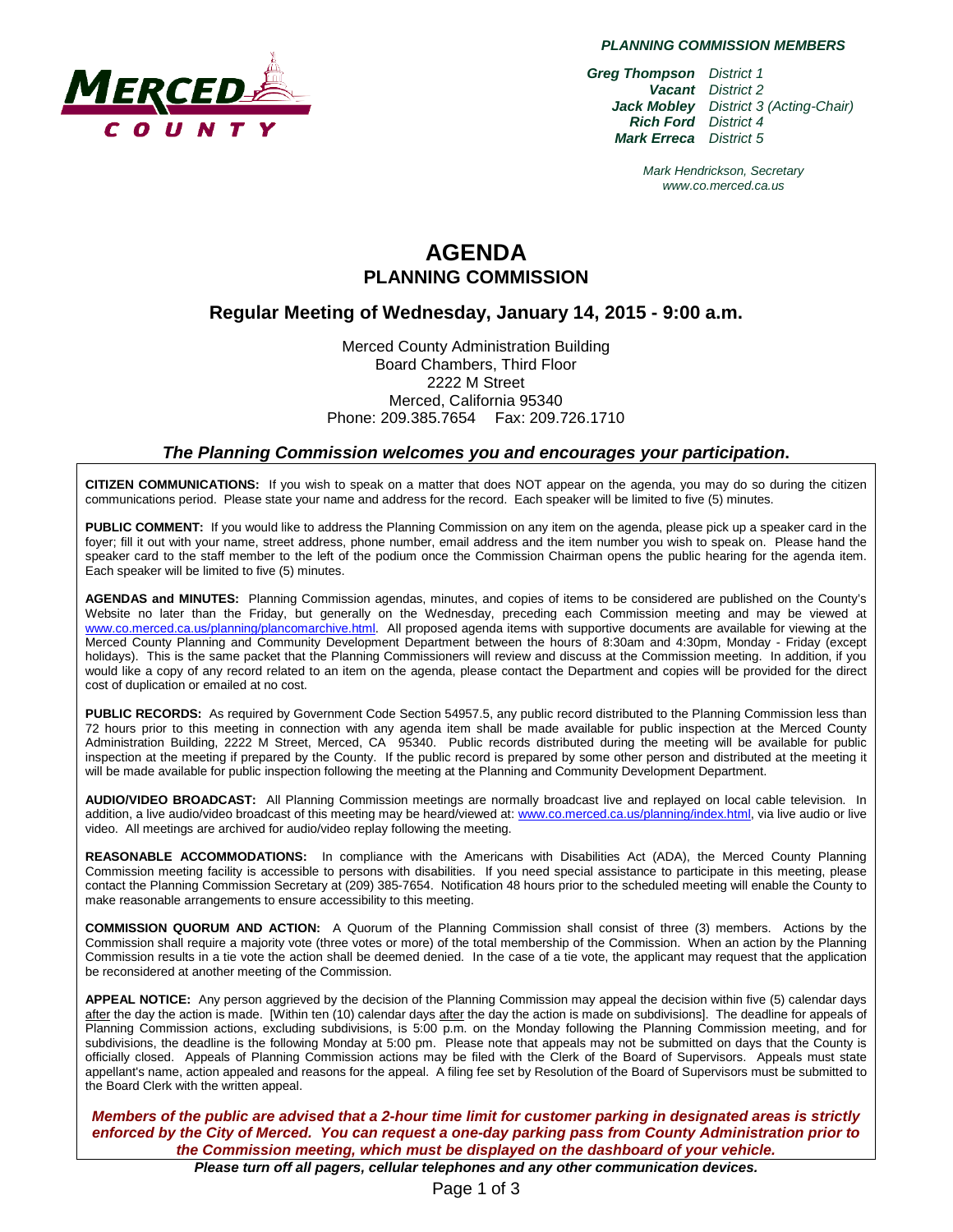

*PLANNING COMMISSION MEMBERS*

*Greg Thompson District 1 Vacant District 2 Jack Mobley District 3 (Acting-Chair) Rich Ford District 4 Mark Erreca District 5*

> *Mark Hendrickson, Secretary www.co.merced.ca.us*

# **AGENDA PLANNING COMMISSION**

# **Regular Meeting Wednesday, January 14, 2015 - 9:00 a.m.**

Merced County Administration Building Board Chambers, Third Floor 2222 M Street Merced, California 95340 Phone: 209.385.7654 Fax: 209.726.1710

## **I. CALL TO ORDER**

# **II. ROLL CALL OF COMMISSIONERS**

## **III. APPROVAL OF MINUTES**

## **IV. CITIZEN COMMUNICATIONS**

Public opportunity to address the Planning Commission on any item of interest over which the Planning Commission has jurisdiction that is not on the agenda.

## **V. PUBLIC HEARING(S)**

**A. CONDITIONAL USE PERMIT No. CUP12-017 - WRIGHT SOLAR PARK LLC** - To construct a 200 Megawatt solar photovoltaic energy facility containing solar panels, battery storage, power inverters, and voltage transformers on approximately 2731 acres of land. The project site is designated Foothill Pasture, zoned A-2 (Exclusive Agricultural), and located southwest of the intersection of I-5 and SR 33/152 and south of Billy Wright Road in the Los Baños area. **ON**

#### **Recommendations: The requested actions are to:**

- 1) Consider formulating a recommendation to the Board of Supervisors addressing possible adoption of the Project Environmental Impact Report, including a Mitigation Monitoring and Reporting Program, prepared in accordance with CEQA Guidelines; and
- 2) Consider formulating a recommendation to the Board of Supervisors that addresses possible approval of Conditional Use Permit Application No. CUP12- 017, including cancellation of Williamson Act Contracts, based upon the project findings and subject to the recommended conditions of approval provided in the Staff Report. **ON**